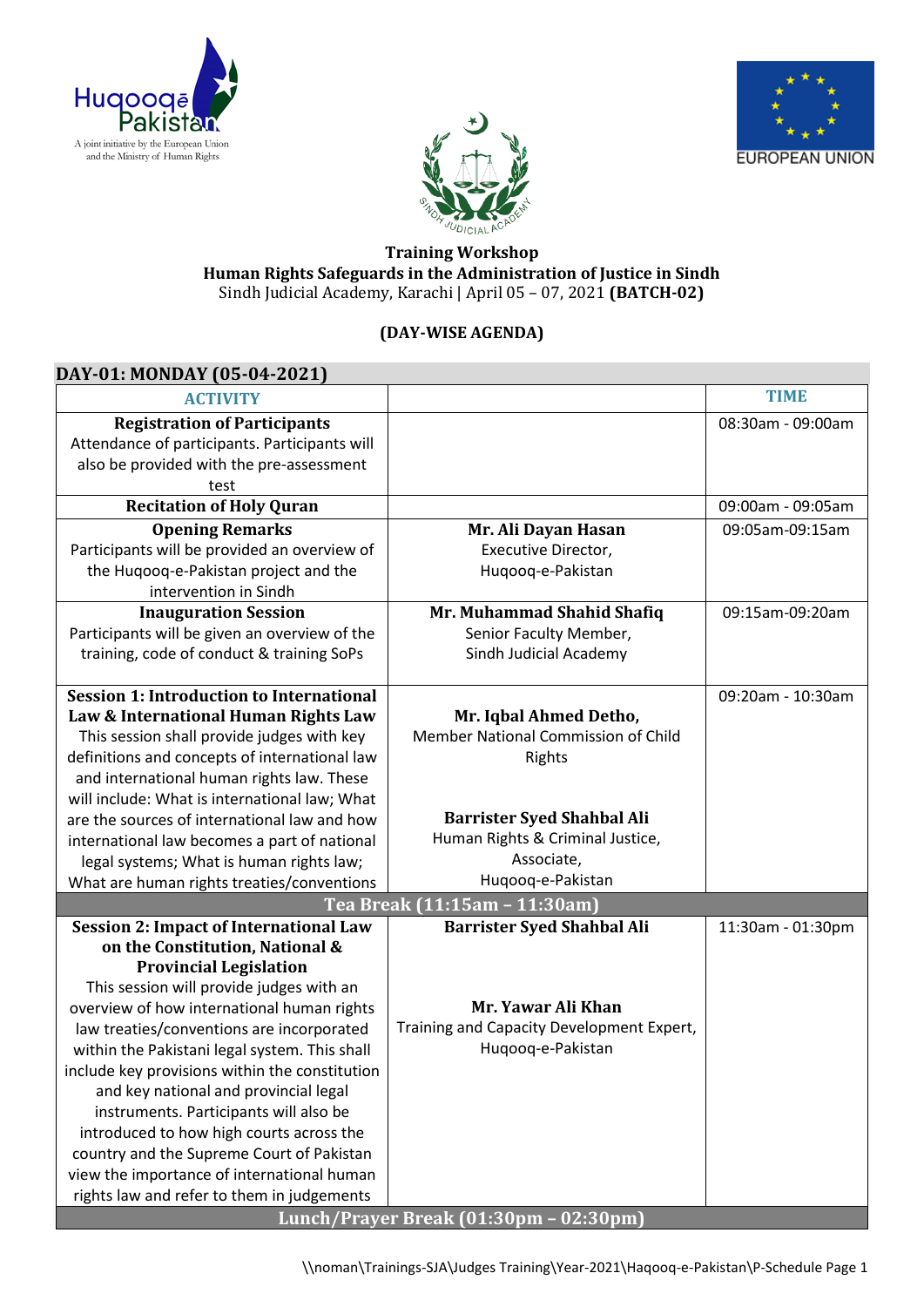| <b>Session 3: Application of Human Rights</b>  | Mr. Muhammad Shahid Shafiq                | 02:30am - 4:30pm |
|------------------------------------------------|-------------------------------------------|------------------|
| within the Criminal Justice System of          | Senior Faculty Member,                    |                  |
| Pakistan                                       | Sindh Judicial Academy                    |                  |
| This session will provide judges with in-depth |                                           |                  |
| training on how human rights is reflected      | Mr. Ashraf Yar Khan                       |                  |
| within the criminal justice system. It shall   | Human Rights & Criminal Justice, Expert,  |                  |
| provide judges with the knowledge on how       | Hugoog-e-Pakistan                         |                  |
| to adopt a human rights approach to: Arrest    |                                           |                  |
| & detention; Remand; Bail                      | Ms. Khadija Ali                           |                  |
|                                                | Training and Capacity Development Expert, |                  |
|                                                | Hugoog-e-Pakistan                         |                  |

| DAY-02: TUESDAY (06-04-2021)                                                                                                                                                                                                                                                                                                                                              |                                                                                                                                                                                                                                                                              |                   |  |
|---------------------------------------------------------------------------------------------------------------------------------------------------------------------------------------------------------------------------------------------------------------------------------------------------------------------------------------------------------------------------|------------------------------------------------------------------------------------------------------------------------------------------------------------------------------------------------------------------------------------------------------------------------------|-------------------|--|
| <b>ACTIVITY</b>                                                                                                                                                                                                                                                                                                                                                           |                                                                                                                                                                                                                                                                              | <b>TIME</b>       |  |
| <b>Recitation of the Holy Quran</b>                                                                                                                                                                                                                                                                                                                                       |                                                                                                                                                                                                                                                                              | 08:30am - 08:35am |  |
| Day 1 Recap:<br>Participants will be given a recap of the<br>thematic areas<br>covered during the first day of the training.                                                                                                                                                                                                                                              | Mr. Muhammad Shahid Shafiq<br>Senior Faculty Member,<br>Sindh Judicial Academy                                                                                                                                                                                               | 08:35am - 08:45am |  |
| <b>Session 3: Application of Human Rights</b><br>within the Criminal Justice System of<br>Pakistan<br>This session will provide judges with in-depth<br>training on how human rights is reflected<br>within the criminal justice system. It shall<br>provide judges with the knowledge on how<br>to adopt a human rights approach to: Arrest<br>& detention; Remand; Bail | <b>Mr. Zeeshan Manzor</b><br>Additional Registrar,<br>High Court of Sindh<br>Mr. Ashraf Yar Khan<br>Human Rights & Criminal Justice, Expert,<br>Huqooq-e-Pakistan                                                                                                            | 08:45am - 10:00am |  |
| <b>Session 4: Role of Trial Courts in the</b><br><b>Context of Human Rights</b><br>The module shall further provide judges with<br>information on how human rights affects fair<br>trial. Specific importance shall be given to:<br>Proper legal assistance; Dispensation of<br>Justice; Administration of Justice                                                        | Mr. Muhammad Shahid Shafiq<br>Senior Faculty Member,<br>Sindh Judicial Academy<br>Ms. Khadija Ali<br>Training and Capacity Development Expert,<br>Huqooq-e-Pakistan<br><b>Barrister Syed Shahbal Ali</b><br>Human Rights & Criminal Justice, Associate,<br>Huqooq-e-Pakistan | 10:00am -11:30am  |  |
|                                                                                                                                                                                                                                                                                                                                                                           | Tea (11:30am-12:00pm)                                                                                                                                                                                                                                                        |                   |  |
| Session 5: Sensitisation of Judges &<br><b>Prosecutors</b><br>This session will focus on sensitizing<br>participants with respect to Gender, rights of<br>disabled persons & children                                                                                                                                                                                     | Mr. Ashraf Yar Khan<br>Human Rights & Criminal Justice, Expert,<br>Hugoog-e-Pakistan<br>Ms. Khadija Ali<br>Training and Capacity Development Expert,<br>Huqooq-e-Pakistan                                                                                                    | 12:30pm - 1:30pm  |  |
| Lunch/Prayer Break (01:30pm - 02:00pm)                                                                                                                                                                                                                                                                                                                                    |                                                                                                                                                                                                                                                                              |                   |  |
| <b>Session 6: Concepts of Human Rights</b><br>This session will focus Human Rights in<br>Islamic & Western Jurisprudence and provide                                                                                                                                                                                                                                      | Mr. Muhammad Shahid Shafiq<br>Senior Faculty Member,<br>Sindh Judicial Academy                                                                                                                                                                                               | 02:30pm - 4:30pm  |  |